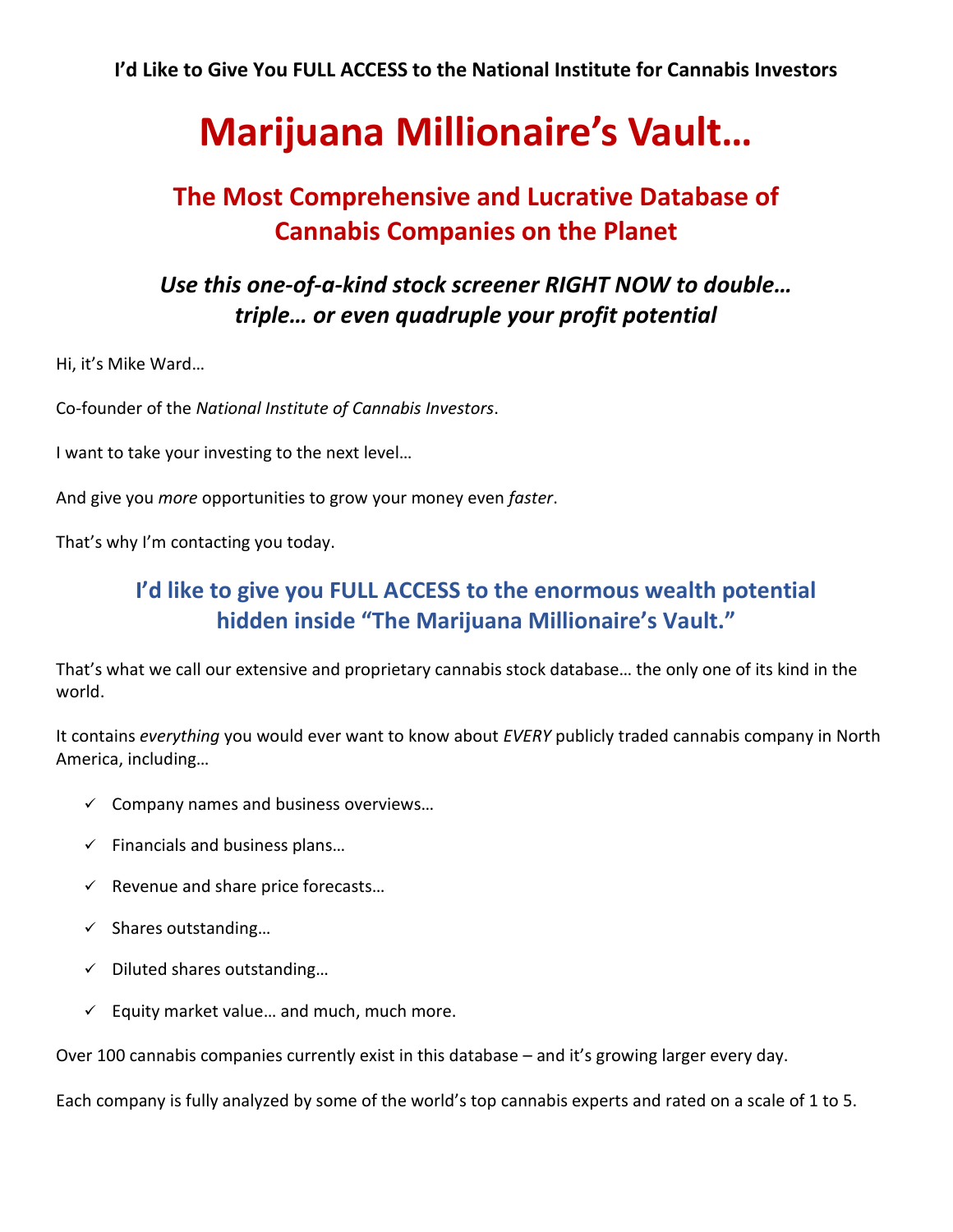If a company is given a 5, our research has shown it's a strong buy that could potentially make you a boatload of money.

If it's a 1, the company is simply too risky of an investment at this time.

With this unique rating system, you can know *with just a glance* the companies to target for the biggest potential profits – and which ones to avoid.

And it's not just the publicly traded companies.

The Vault also contains the most promising new startups… companies our research suggests could become the next breakout company of the cannabis industry.

Plus, you'll also be kept in the loop on cannabis IPOs that have the potential to give you the biggest paydays you'll ever see in your life.

In short…

# **It's the most comprehensive database of cannabis stocks in existence, bar none.**

To build this invaluable database, our team uses a proprietary analytic system we call NICILytics.

NICILytics digs deep and leaves no stone unturned.

Every piece of data on every cannabis company in North America – whether it's share counts, market caps, revenue potential, or stock forecasts – is all meticulously presented and analyzed.

That puts everything you need to know about hundreds of pot stocks right at your fingertips… and the database is growing all the time.

If there's a buyout or a merger… if a cannabis company IPOs… if an upcoming catalyst is poised to potentially shoot a company's stock through the roof… **you will find out about it here**.

Everything – even the smallest of details – is recorded in this one-of-a-kind database and fully vetted by our experts.

Simply put…

# **The Marijuana Millionaire's Vault holds** *everything* **you need to help you get the jump on other investors… and potentially make an absolute fortune.**

For example, our experts recently completed an in-depth analysis on Acreage Holdings – which has one of the most diverse portfolios of cultivation, processing, and dispensing operations in the United States.

This company doesn't just boast having former Speaker of the House John Boehner on its board of advisors. It also has…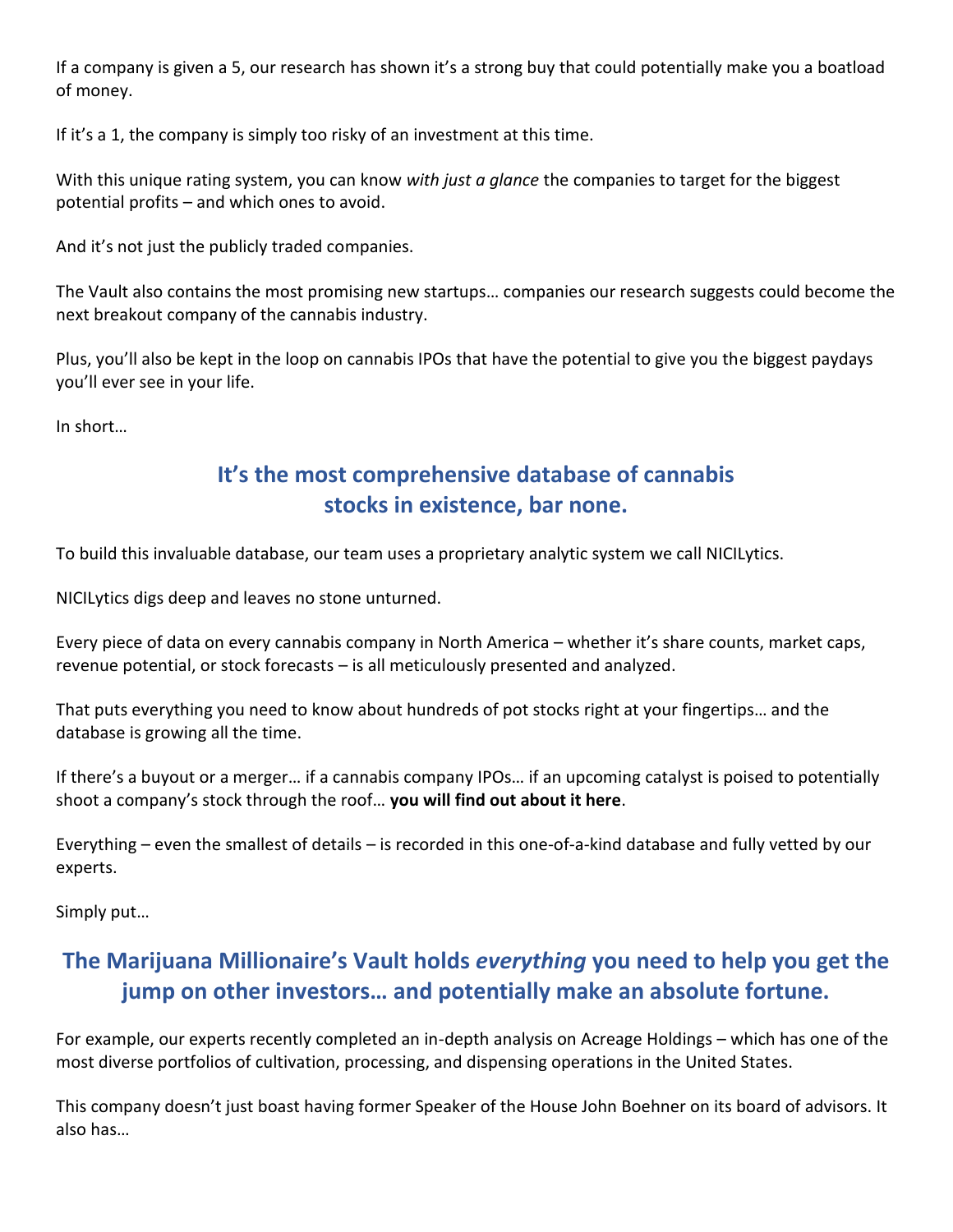- Cultivation operations in nine states (four of which have legalized recreational marijuana)…
- 22 dispensaries in 10 states…
- And a diverse brand portfolio offering products that appeal to new and experienced cannabis users alike.

But here's what convinced us to give Acreage one of our strongest ratings…

Not only is it planning to more than triple its number of dispensaries by 2020 – for a total of 78 dispensaries throughout 19 states…

But it's also working on a fourfold expansion of its cultivation space in 2019 that would increase capacity in each region it has operations.

These two facts alone could cause Acreage Holdings' revenues to explode – and send its stock price right through the roof.

Had you known this, you could have targeted this company. And you could have already seen 89.77% gains – nearly *doubling* your investment *in as little as three weeks*.

You could also have cashed out on all of these cannabis winners…

| International Cannabis Corp.  | 96.00% |
|-------------------------------|--------|
| Hexo Corp.                    | 68.79% |
| <b>Green Thumb Industries</b> | 67.12% |
| Canopy Growth Corp.           | 65.90% |
| Cresco Labs                   | 57.37% |
| Trulieve Cannabis Corp.       | 56.57% |
| KushCo Holdings Inc.          | 52.49% |

Many of these gains came in as little as 11 to 30 days!

Every one of these stocks is listed in The Vault, and every one of them has been given high marks by our experts.

But let me be clear…

### **Such detailed, rigorously vetted information on cannabis companies CANNOT be found anywhere else.**

You won't get data like this from *Bloomberg*, which costs thousands per month.

And you certainly won't see it on free sites like Yahoo!

We know, because we've looked.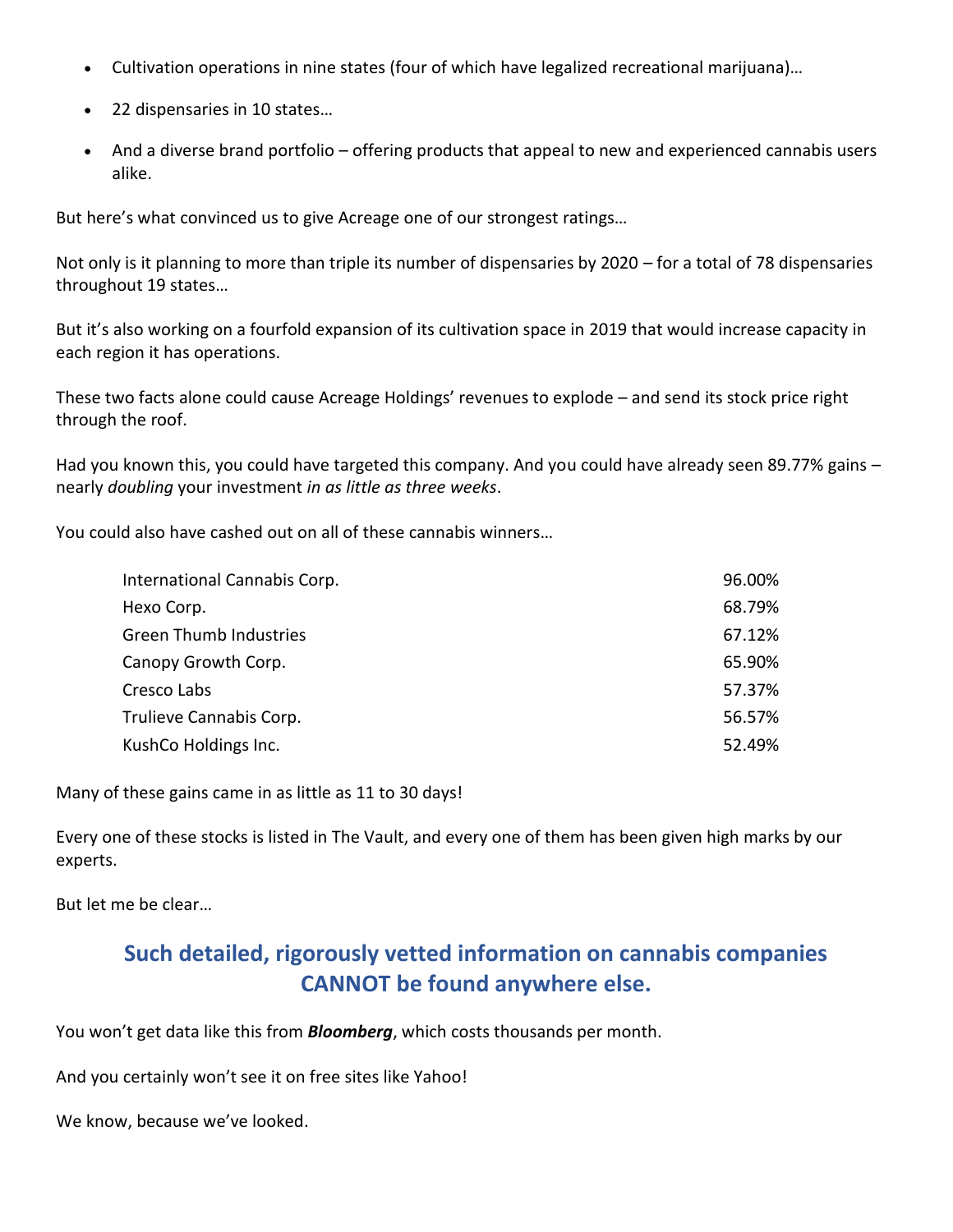When the *National Institute for Cannabis Investors* team started to search for the best cannabis companies in the world to recommend to our subscribers, we were shocked at the poor quality of data available.

We're not talking about complicated stuff here.

Even basic information like the company's name, its lines of business, and its number of shares was just wrong on *every* platform we looked at.

You wouldn't want to ride on an airplane where the pilot has been given the wrong coordinates, would you?

So why would you want to invest in a stock based on the wrong information?

# **The Marijuana Millionaire's Vault makes it easy to pinpoint the likely winners… and maximize your profit potential.**

All of the cannabis companies in our database have undergone our comprehensive vetting process and analysis.

Everything you could possibly need to know to reach a potentially profitable investment decision is right at your fingertips.

Looking for a specific company? Just type in the name and hit search.

Want to see all the cannabis tech stocks, or the medical firms, or the up-and-coming brands? Just sort the database by market sector.

Prefer to find just the best of the best? Simply sort by rating to pull up every company we've rated a 4 or a 5… the ones our research has spotlighted as the best buys.

# **Any one of these companies could be your next double-, triple-, or quadruple-digit winner.**

Take Green Growth Brands, for example.

It's a licensed retail, cultivation, manufacturing, and processing operation for medical and recreational marijuana out of Nevada.

And our research shows… this company is doing just about everything right.

Not only has it used its retail partnerships… cannabis dispensaries… and 12,000-square-foot cultivation and processing facility to establish a solid foundation in Nevada…

But it's also steadily growing with the launch of new CBD products and plans to expand cultivation and processing operations with a 200,000-square-foot greenhouse.

That's why we've given Green Growth Brands one of our strongest ratings.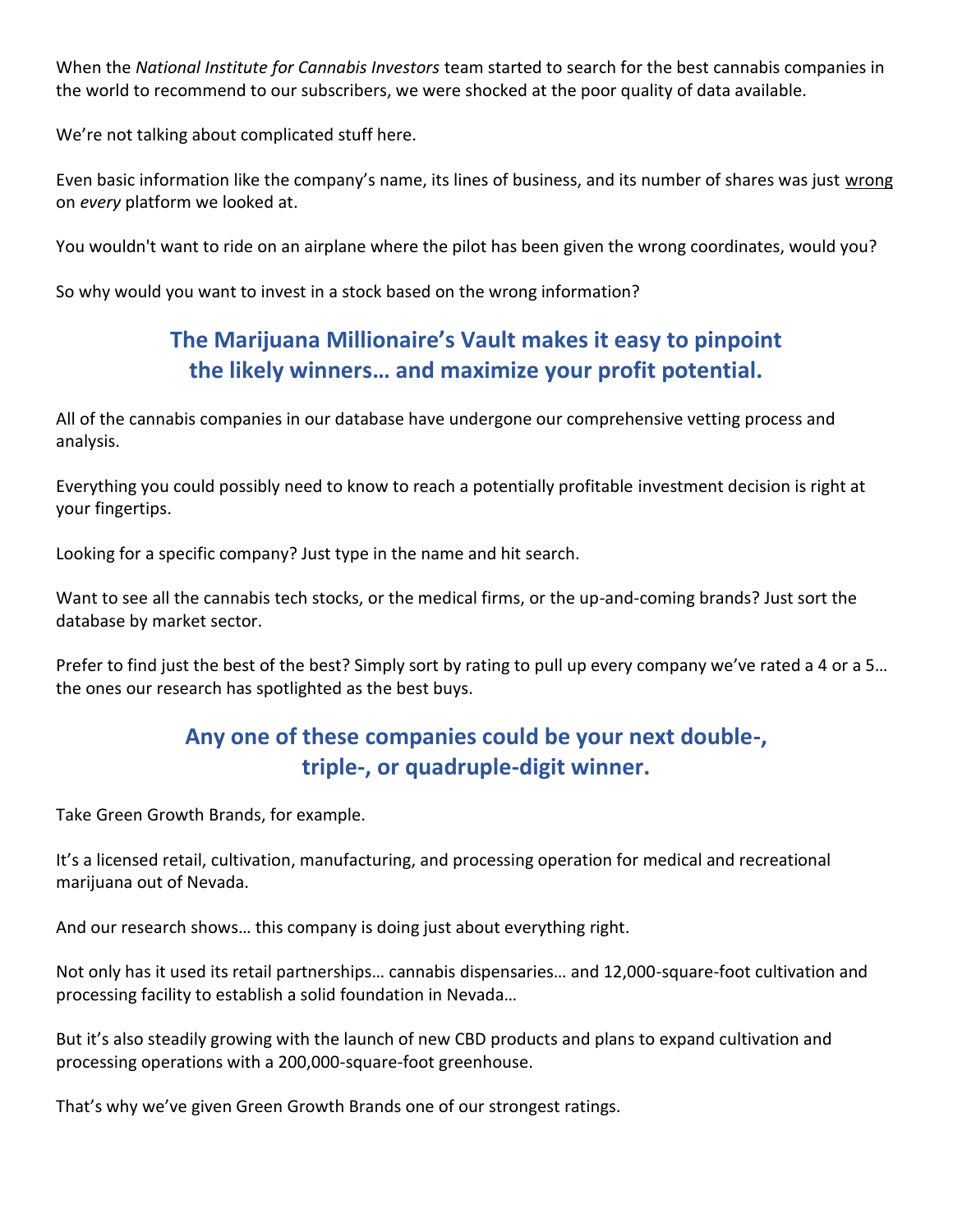If you had access to this information in The Vault, you could have jumped on board when this company's stock was selling for a mere \$2.70 a share…

And pocketed gains of as much as **129.63%** *in as little as 40 days*.

That's enough to turn a modest \$5,000 investment into \$11,482 in about a month!

#### **Your exclusive access to the Marijuana Millionaire's Vault can help you discover breakout companies like Acreage and Green Growth Brands – and potentially profit on them – before anyone else.**

You'll get the edge you need to help yourself capitalize on this historic opportunity… get in on the ground floor of our most lucrative industry… and chart a path that could possibly turn you into a marijuana millionaire.

# **Complete, unrestricted access to this gold mine of cannabis stock data is yours FREE for a LIFETIME…**

When you accept my invitation today to become a member of the *Cannabis Investor's Report* **ELITE.**

Cannabis is already a \$10.8 billion-a-year industry. And that's with only a fraction of U.S. states on board with legalized marijuana.

As more states – and eventually, the federal government itself – jump on the cannabis band wagon, it could easily explode to \$100 billion and quite possibly \$1 trillion.

If you can beat other investors to the punch, you could make an absolute fortune.

*The time to strike is now…* 

That's why we created the *Cannabis Investor's Report* **ELITE**.

We've assembled the most successful cannabis CEOs, investors, and politically-connected players in modern history for our advisory board…

- **Danny Brody** One of the world's foremost authorities on the cannabis market who has taken two cannabis firms public – generating more than \$2.2 billion in new wealth for investors. (One of them was the largest cannabis IPO in history.) He currently serves as the VP of The Green Organic Dutchman.
- **John Vardaman** The former senior lawyer with the Department of Justice who served under both Presidents Bush and Obama and helped draft the Cole Memo – which protects marijuana-legal states from federal scrutiny.
- **Dr. Avtar Dhillon** The Chairman of the Canada Cannabis Association and former CEO of Inovio Pharmaceuticals – with more than 20 years of experience in building public companies through mergers and acquisitions.
- **Jenn Larry** The President of CBD Strategy Group a communications, brand development, and design-focused firm built for the cannabis industry.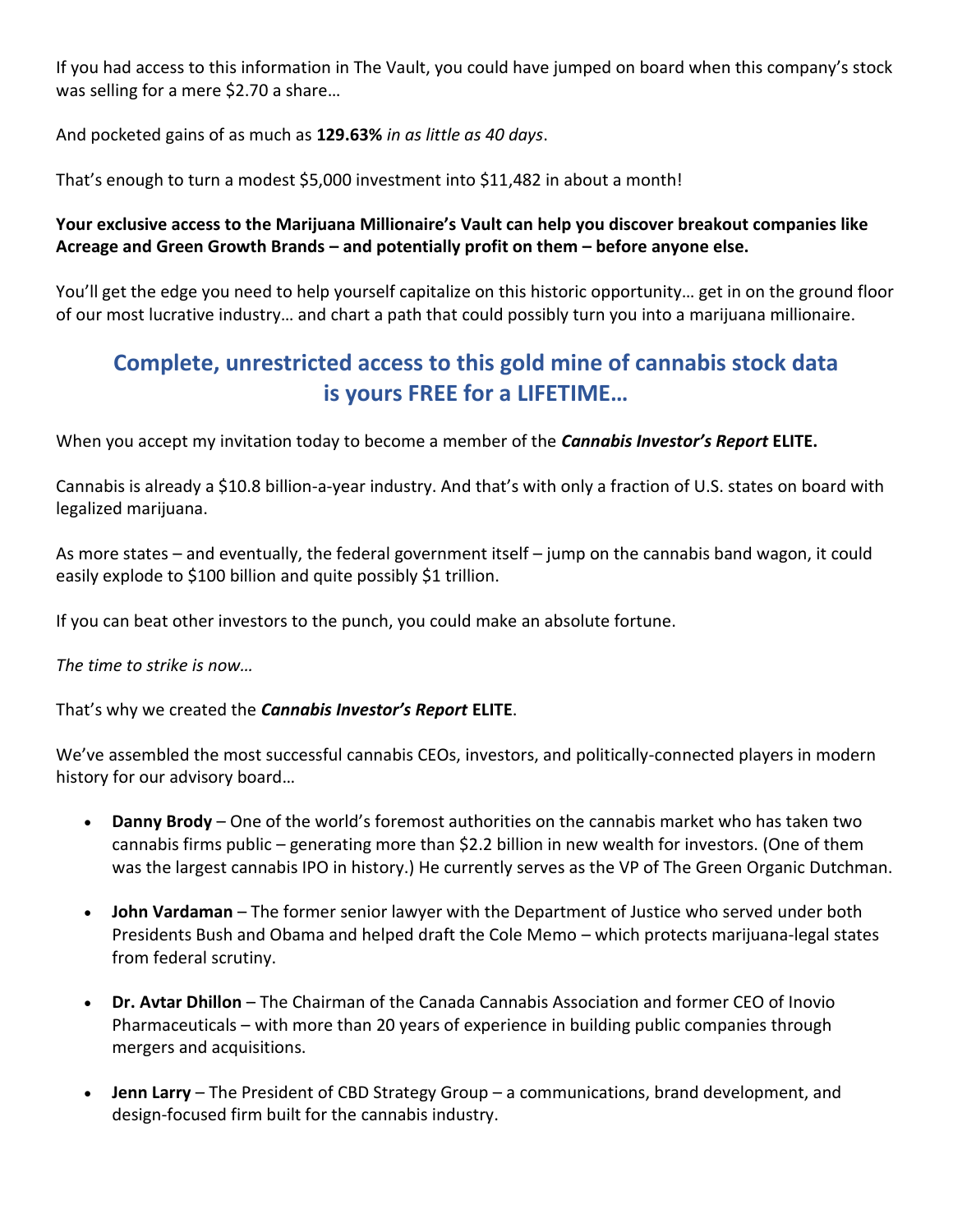- **Dr. Michael Dor** A graduate of Tel Aviv University and Harvard who now serves as the senior advisor on cannabis research for the Israeli Ministry of Health.
- **Michael Robinson** A leading Silicon Valley venture capital expert who has served on the board of one major VC firm and advised 12 tech startups. Along with venture capital, his specialty is cannabis technology investing.
- **Ernie Tremblay** One of America's leading biotech investment experts with more than 25 years of experience following and analyzing the latest developments in health, medicine, and related technologies. For the last five years, he's devoted countless hours and research to studying the curative properties of cannabis.

For the first time ever, this "who's who" of the cannabis industry has joined forces.

### **Our sole mission is to help transform you into a marijuana millionaire!**

We're going to leverage our board members' intelligence gathering… their business connections… and their political connections…

To keep you informed about coming catalysts, IPOs, and mergers.

Every time there's an opportunity to make big money in the cannabis industry, you'll hear about it *first*, before the rest of the world gets clued in.

As I mentioned earlier, all of our research – everything we discover about cannabis companies – is carefully stored in the **Marijuana Millionaire's Vault**.

When you become a *Cannabis Investor's Report* **ELITE** member, this one-of-a-kind, comprehensive stock database will always be right at your fingertips. Just a simple search for our best-rated companies could be all you need to start earning your marijuana millions.

But we can do even better than that.

We're going to help you hit the ground running…

### **As Soon as You Fill Out the Form Below, You'll Be Rushed Four Special Investment Reports**

Each one of these reports focuses on an investment opportunity with the potential to make you very rich…

#### • **Special Report #1:** *Prescription-Free CBD: The Firm Set to Disrupt the \$1.1 Trillion Pharmaceutical Industry*

Studies have shown that the CBD component in cannabis is an effective treatment for chronic pain… epileptic seizures… and so much more.

The nearly endless medical applications are spurring the CBD market to grow as much as 3,667% over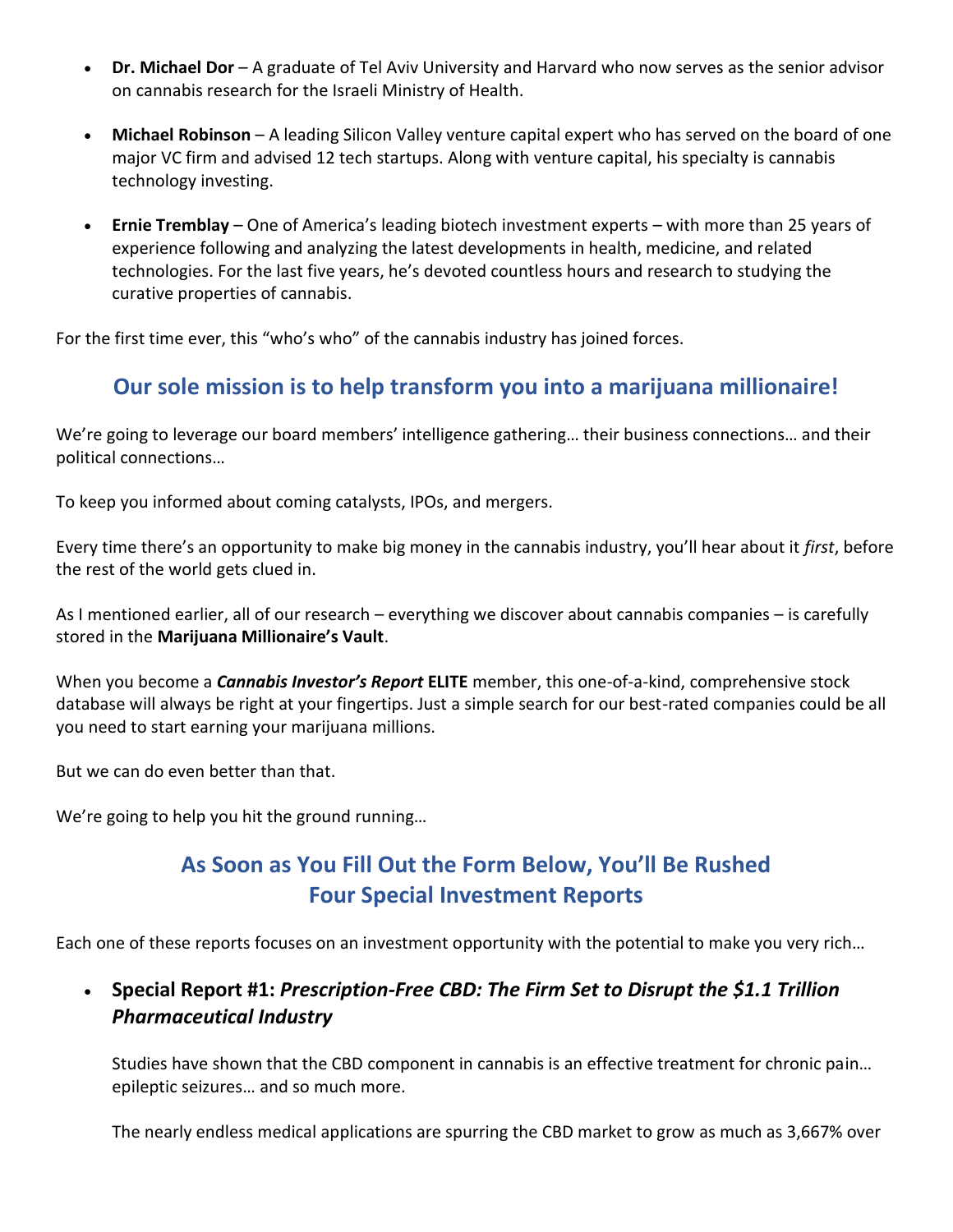the next five years. And the firm we identify in this special report is set to capture the lion's share of the market.

#### • **Special Report #2:** *The Innovator: A Simple Solution for a Big-Dollar Problem*

When this cannabis tech company came up with a simple solution to a big problem, its sales skyrocketed – triggering 30-fold growth in just four years.

Considering this is a multibillion-dollar market, this company is still tiny. So, there's still time to cash in on potentially huge gains. We'll show you how.

#### • **Special Report #3:** *Cannabis's First Household Name Could Make You a Fortune*

Brands are the future of cannabis. And the company targeted in this report has found a unique way to build its brand without traditional advertising (which isn't an option for cannabis products).

It's worked so well, sales have multiplied 19 times over the past two years. As this company continues to build brand recognition, we expect both revenues and stock price to substantially increase – delivering possibly huge windfalls to investors.

#### • **Special Report #4:** *The #1 Cannabis Startup to Target Today*

Angel investing in privately-held startups is highly speculative. But it can also be highly lucrative. A small investment in the right startup could earn you a fortune.

Just look at Uber's unprecedented 30,000-fold return. If you had invested a mere \$100 when Uber was just getting started, you'd be looking at a cool *\$3 million* right now.

In this special report, we'll show you all the ins and outs of angel investing in cannabis startups. Plus, we'll give you the details of a unique opportunity already locked and loaded for you.

But this is only the beginning…

### **We're also going to send you a Cannabis Investment Package every month – for the rest of your life.**

It could contain details on a firm with a breakthrough CBD treatment... a new cannabis tech play… or an emerging billion-dollar brand.

It'll be a different opportunity every month. But here's what you can count on…

Every cannabis stock we'll bring you *has the potential to deliver a 1,000%+ windfall.*

As a *Cannabis Investor's Report* **ELITE** member, you'll receive all of our research and analysis – PLUS, a **Video Investor Presentation** to guide you through every chart, all the financials, and our projections for future returns.

You'll have everything you need to know to make a wise investment decision.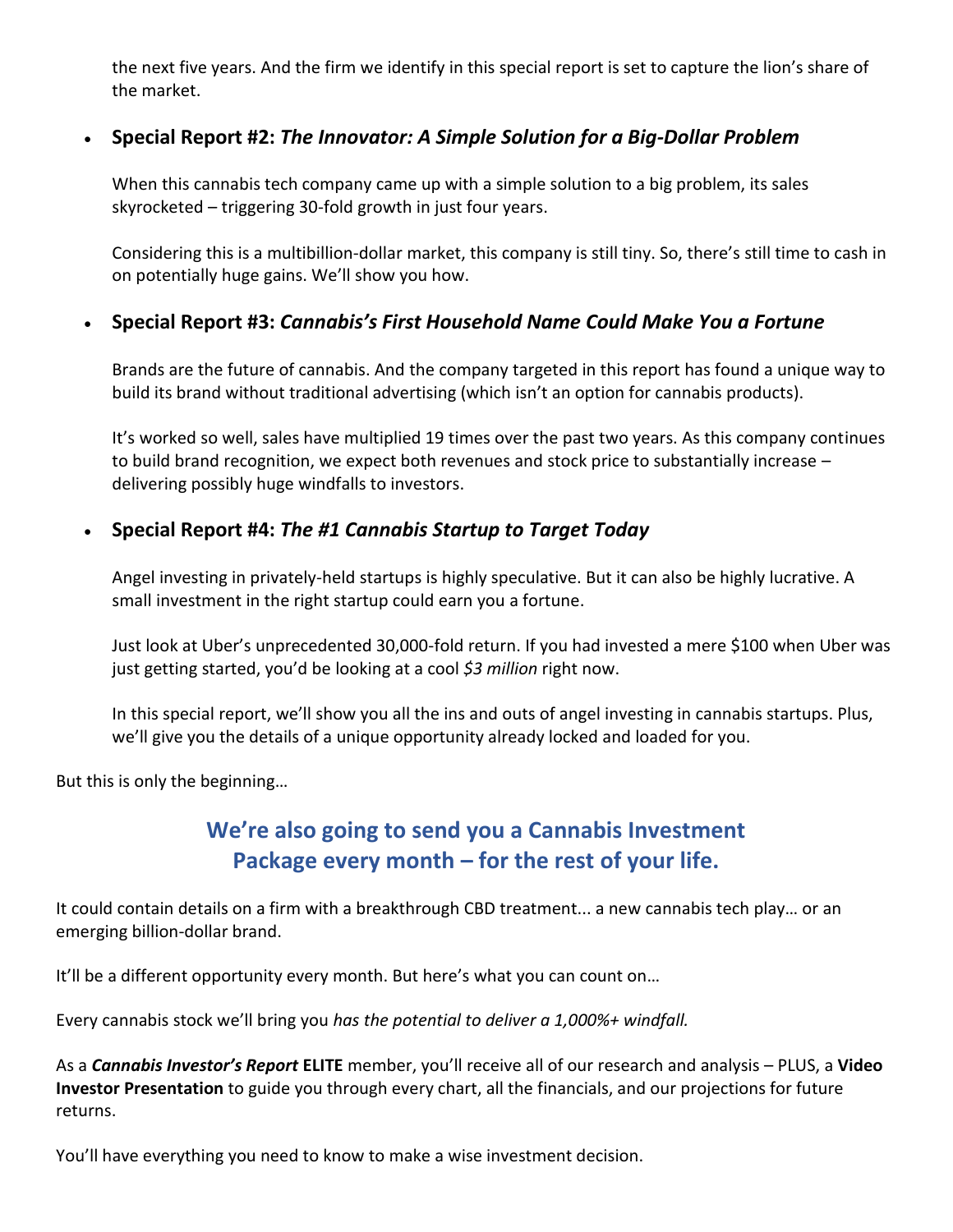And if you choose to invest, you just have to follow our streamlined set of instructions.

We'll be by your side as each opportunity develops...

- Our proprietary **Portfolio Tracker** will monitor their growth.
- Our **Weekly Progress Reports** will cover every new development, merger, and acquisition.
- Our **Real-Time Profit Alerts** will notify you when it's time to cash out of any of our cannabis plays.

Plus, every quarter we'll mail you a comprehensive **State of the Cannabis Industry Dossier**. It will give you a complete forecast for each segment of the industry.

Your *Cannabis Investor's Report* **ELITE** membership also gives you…

#### **An opportunity to score BIG with the** *smallest* **cannabis stocks… with our monthly Micro-Cap Stock Videos.**

Some investors are afraid of micro-cap stocks, but *you* don't have to be.

Yes, they're the smallest publicly traded companies out there. And they do tend to be riskier and more volatile.

You certainly shouldn't bet the farm on them. But smart investors know…

#### **These are the companies that can give you the biggest paydays.**

Take a micro-cap company like Global Hemp Group.

In July of 2017, they were trading as low as 1.3 cents per share.

That means you could have bought 38,461 shares for just \$500 – which is a huge stake for such a small sum of cash.

And if you held on to those shares for just five months, they would have shot up to peak gains of 2,330%.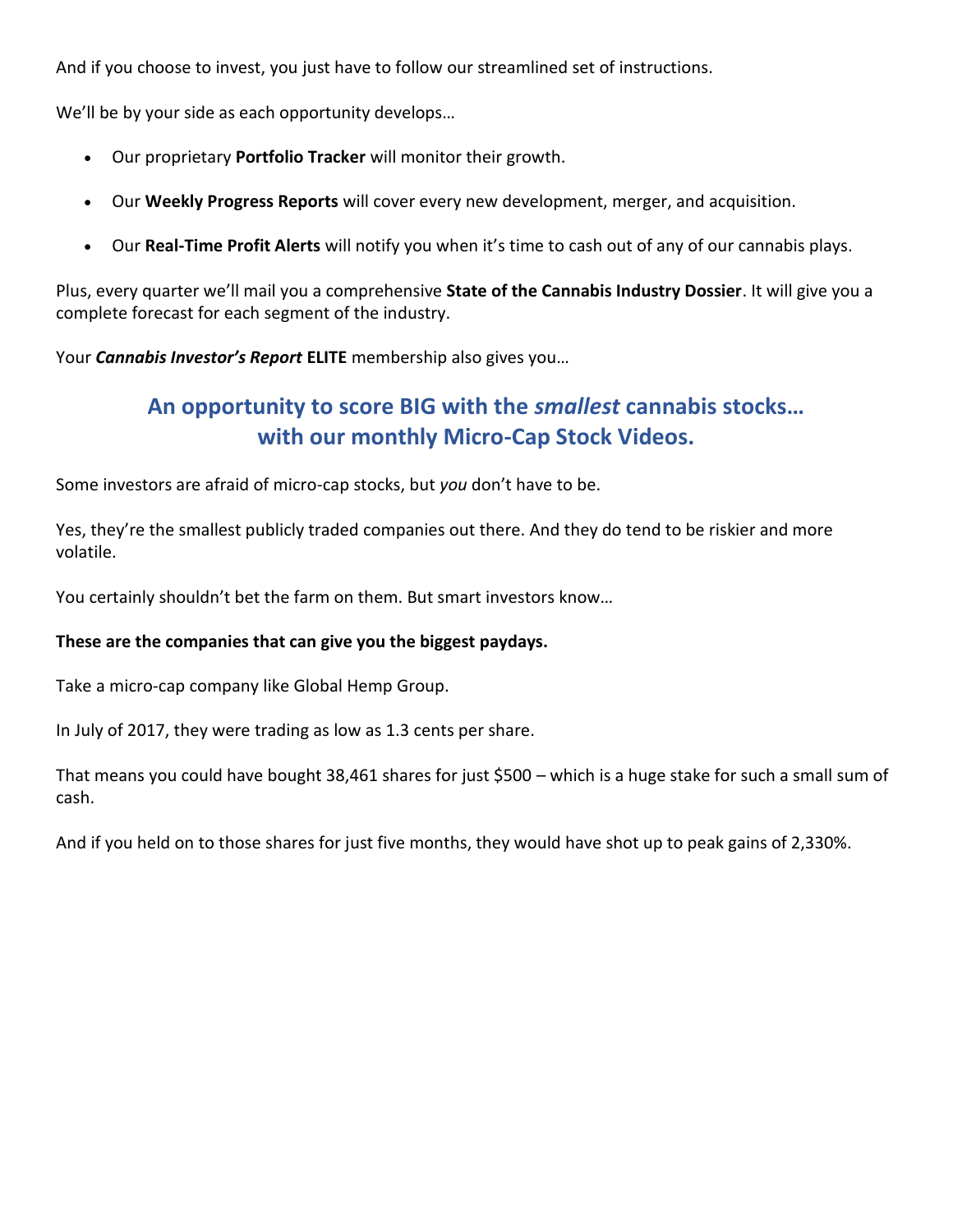

#### **That's enough to turn your small \$500 investment into \$12,154!**

Or look at Supreme Cannabis.

They started out as a tiny micro cap – trading for just over five cents per share…

So you could have claimed 10,000 shares for the same \$500.

And if you had, it would have rewarded you extremely well. Because Supreme Cannabis leapt up to peak gains of 4,855%.



That would have transformed your \$500 into an impressive \$24,778.

But that's not even the best you can do.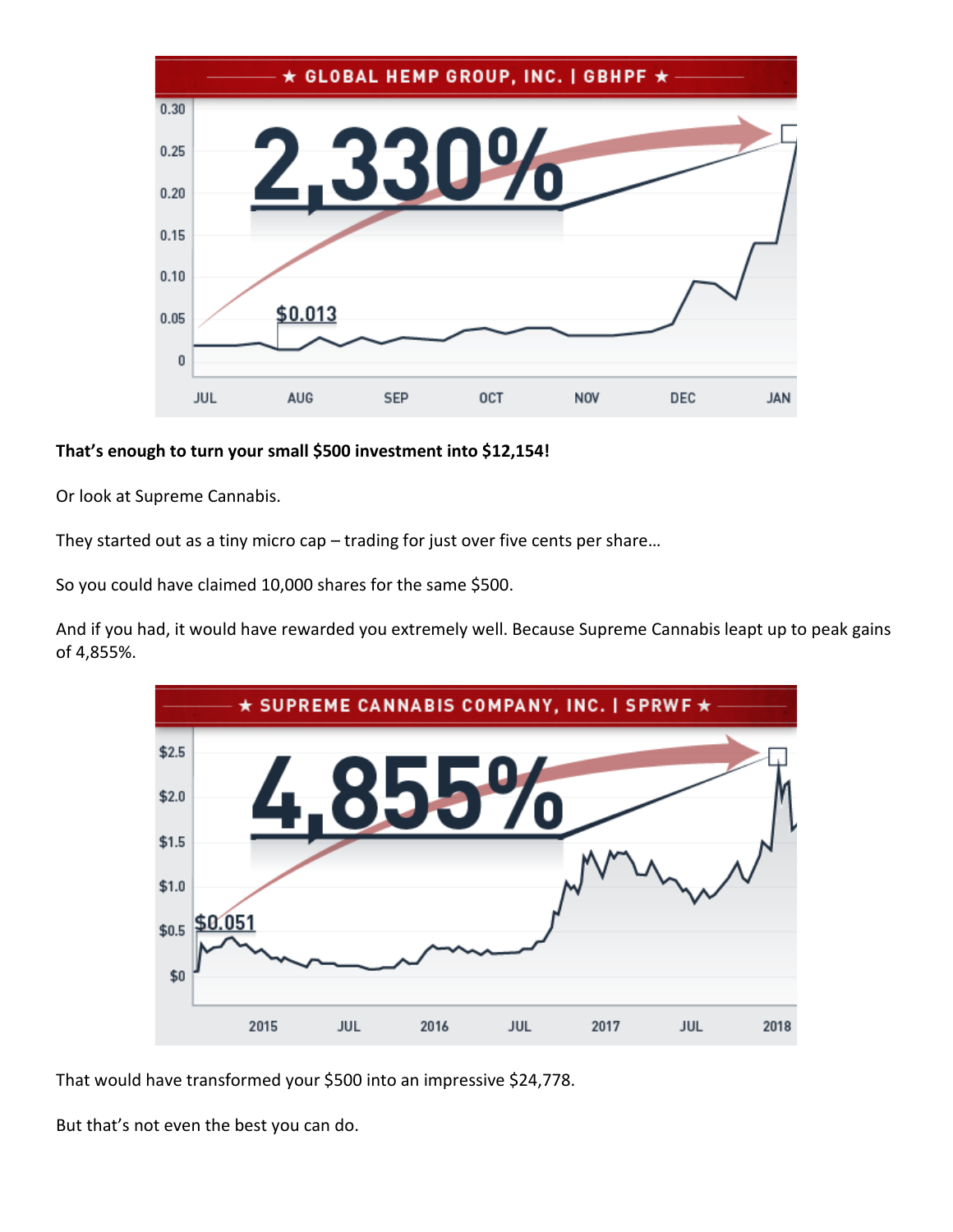Take OWC Pharmaceuticals.

In July of 2016, this micro-cap was trading for just 1.5 cents a share.

So, if you once again decided to invest just \$500 at that price, you would own more than 33,000 shares.

And over the seven months that followed, those shares would have rocketed up to a peak gain of 21,433%!



#### **That \$500 stake in OWC could have turned into \$107,667.**

This is exceptional and certainly rare. But the fact is…

#### **The only place you can turn \$500 into over \$100,000 is with micro-cap stocks like these.**

And now with a Lifetime membership to *Cannabis Investor's Report* **ELITE**, you'll be introduced to one of these potentially huge moneymakers every month… for the rest of your life.

#### **You can unlock even more wealth-building opportunities i n the Cannabis Investors Network.**

Our board members and experts are very active in this network.

They spend hour after hour spilling all their best secrets.

Even better…

They're enlisting the industry's sharpest CEOs and executives to conduct **Virtual Business Pitches** just for our members.

They'll explain why you should consider investing in their companies.

In fact, we have 11 business pitches waiting for you right now.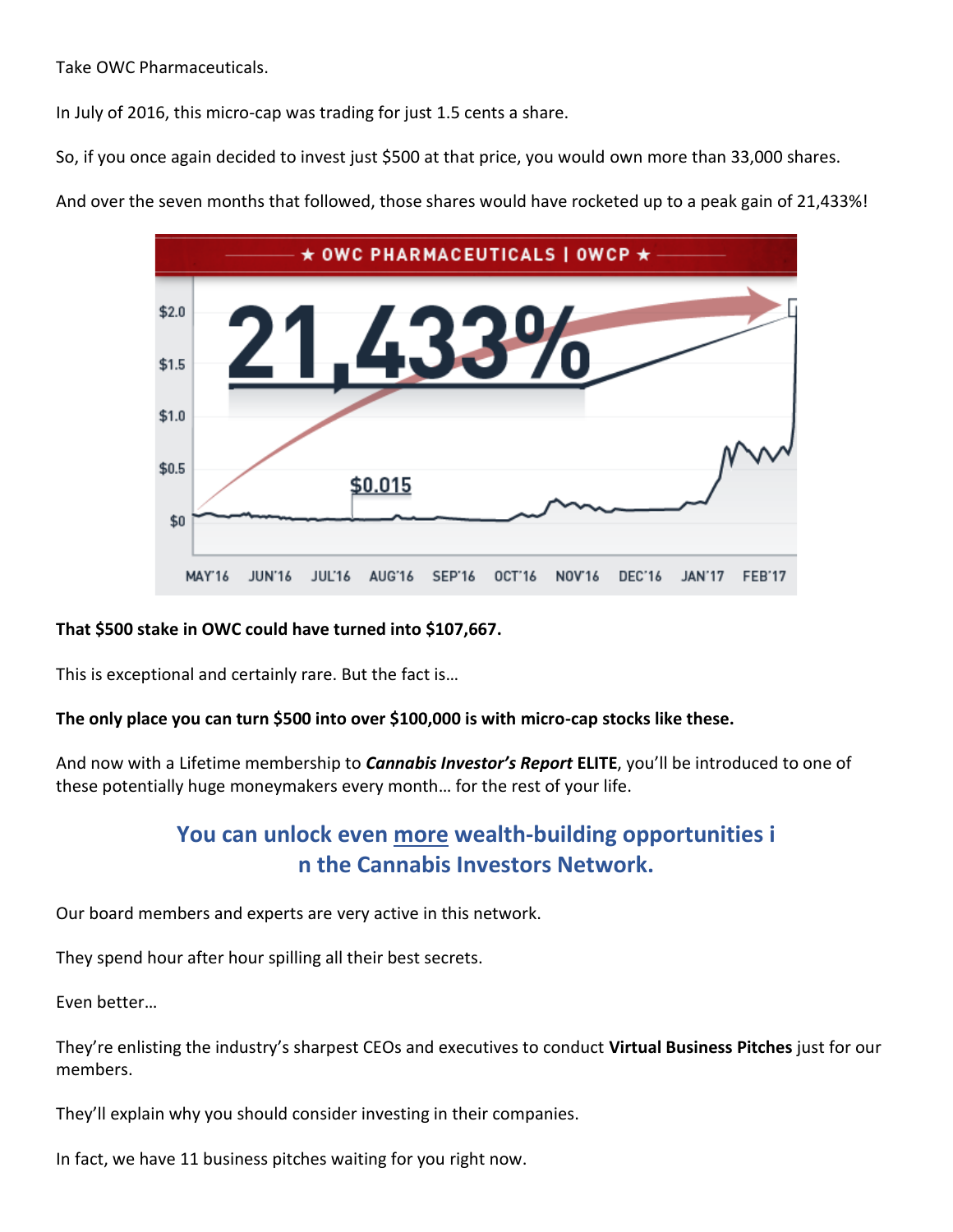You'll also be able to network with your fellow members…

- You get access to an **ELITE-members-only forum** where you can discuss stocks and angel investing opportunities you don't want to share with the wider network.
- You can **create your own forums** to share your biggest wins and investment tips.
- With the click of a few buttons, you can **start your own local chapter** of the **Cannabis Investors Network**.
- You'll also be able to participate in our **Monthly Boardroom Meetings**, where the industry's top experts exchange business ideas and present new opportunities.

If you have any questions for them, you can submit them live.

As a *Cannabis Investor's Report* **ELITE** member, you'll always be at the front of the line.

And you'll always receive this priority, VIP treatment – *for LIFE*.

#### **New to cannabis investing? No problem!**

To make this accessible to everyone, we've created a five-part video training series.

It shows you everything you need to know about this exciting new industry...

Including step-by-step instructions for buying your first cannabis stock.

That way you can take advantage of this.

Even if you've never made an investment in your life.

Nothing is too good for our *Cannabis Investor's Report* **ELITE** members…

# **You'll even receive a VIP Backstage Pass to every annual retreat, for LIFE.**

Every year, you will be able to meet face to face with some of the biggest names in cannabis.

You'll shake hands with the CEOs of the companies driving this green gold rush.

You'll get to meet executives at the most promising startups.

You'll have a front-row seat as key players present their latest developments.

And you can network with your fellow members at the kick-off cocktail party.

It's going to be a blast.

And you can even bring a friend or spouse along with you.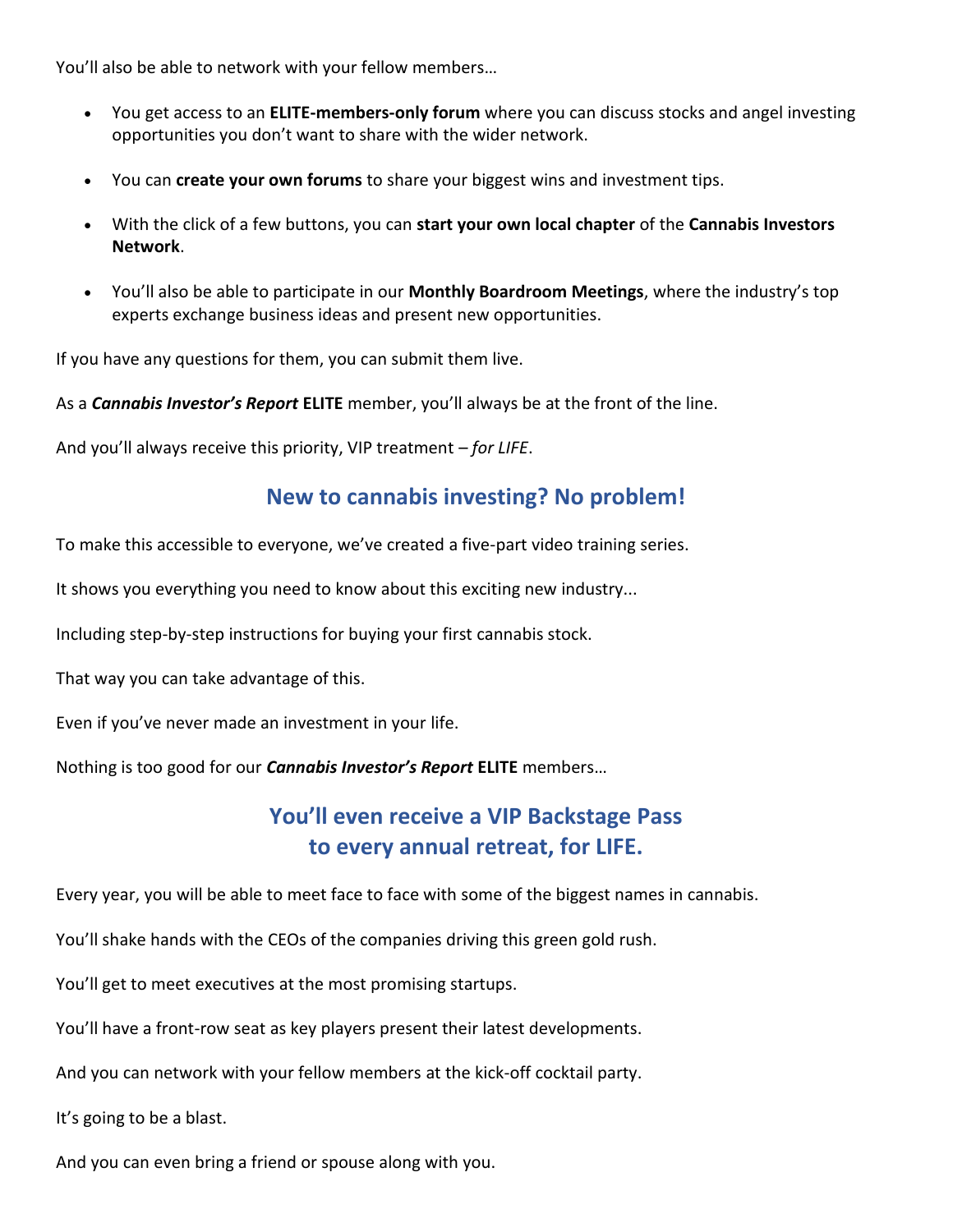# **Your** *Cannabis Investor's Report* **ELITE membership gives you all the information, access, and guidance you need to help you become the next Marijuana Millionaire.**

Let's do a quick recap.

When you accept this invitation to become a *Cannabis Investor's Report* **ELITE** member, you will receive…

- Unlimited access to the comprehensive cannabis stock database housed in the **Marijuana Millionaire's Vault**…
- Monthly **Cannabis Investment Packages** containing our research and analysis on stocks that have the potential to deliver a 1,000%+ windfall…
- Monthly **Micro-Cap Spotlight Videos** that reveal how you can get the biggest paydays from the smallest cannabis companies…
- "Front-of-the-line" treatment in the **Cannabis Investors Network** including exclusive access to the **ELITE-members-only forum**…
- A VIP upgrade to our **annual retreat**, and...
- Access to our **five-part video training series** for cannabis investing… *for LIFE.*

Plus, you get four special reports – each one containing a cannabis investment opportunity that has the potential to deliver life-changing windfalls…

#### **Special Report #1:** *Prescription-Free CBD: The Firm Set to Disrupt the \$1.1 Trillion Pharmaceutical Industry*

**Special Report #2:** *The Innovator: A Simple Solution for a Big-Dollar Problem*

**Special Report #3:** *Cannabis's First Household Name Could Make You a Fortune*

**Special Report #4:** *Angel Deals: The #1 Cannabis Startup to Target Today*

#### **You stand to make a fortune… but it won't** *cost* **you one to join.**

Let me be straight with you…

Putting a price on a membership that offers so much value was tricky.

For one thing, this is an expensive endeavor for us. Just imagine the manpower it takes to constantly research, analyze, and rate all the cannabis data in the Marijuana Millionaire's Vault. It doesn't come cheap.

And look at the value we're providing. The comprehensive research in The Vault alone is worth untold amounts of money to investors.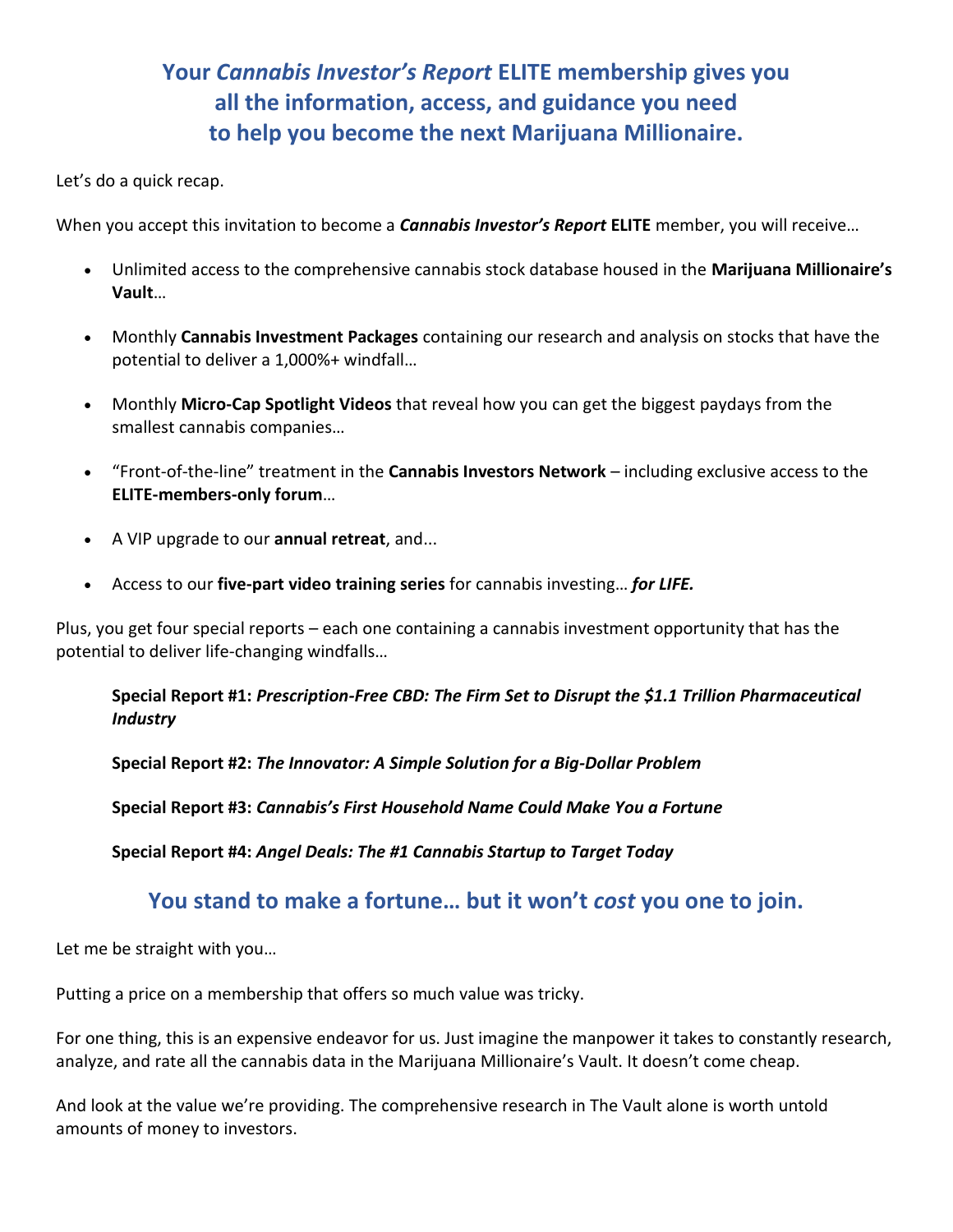We could easily charge \$3,000, \$4,000, or more per year for just The Vault – and most investors would gladly pay it.

*But you won't have to pay anywhere near that much for your Cannabis Investor's Report ELITE membership.*

You won't have to pay \$599 either – which is what we'll soon be charging folks to receive *just* the Cannabis Investment Packages for one year.

Through this special, one-time offer, you can become a *Cannabis Investor's Report* **ELITE** member – and enjoy VIP treatment and privileges for a LIFETIME…

#### **For a single payment of just \$495.**

That's it. That one-time payment instantly grants you a subscription for LIFE.

Your membership will never expire. And unlimited, VIP access to millionaire-making data in The Vault… the monthly Cannabis Investment Packages… the ELITE-members-only forum… and so much more…

Will be yours FOREVER.

Going forward, you will only need to cover a minimal, \$4.95-a-year fee for postage and maintenance... and we've already taken care of the first year for you.

What's more…

### **You are fully protected by TWO 100% Money-Back Guarantees!**

We have eliminated ALL risk of becoming a *Cannabis Investor's Report* **ELITE** membe**r** by offering not one… but TWO 100% Money-Back, Satisfaction Guarantees.

#### **100% Money-Back Guarantee #1:**

Go ahead and test drive your *Cannabis Investor's Report* **ELITE** membership for the next 60 days.

Explore the extensive cannabis data in the Marijuana Millionaire's Vault. Examine the research and analysis we provide in your monthly Cannabis Investment Packages. Check out the **Micro-Cap Spotlight Videos**. Join in on the ELITE-members-only forum.

If you aren't blown away by the nonstop stream of opportunities, then simply contact our concierge VIP service team, and we'll instantly refund your full membership.

#### **100% Money-Back Guarantee #2:**

At least five of the opportunities we present will give you the chance at 10-fold returns over the next 12 months, or you can contact our team and they'll refund every penny.

There's no risk to you whatsoever. So, what are you waiting for?

The cannabis industry is turning ordinary investors into millionaires.